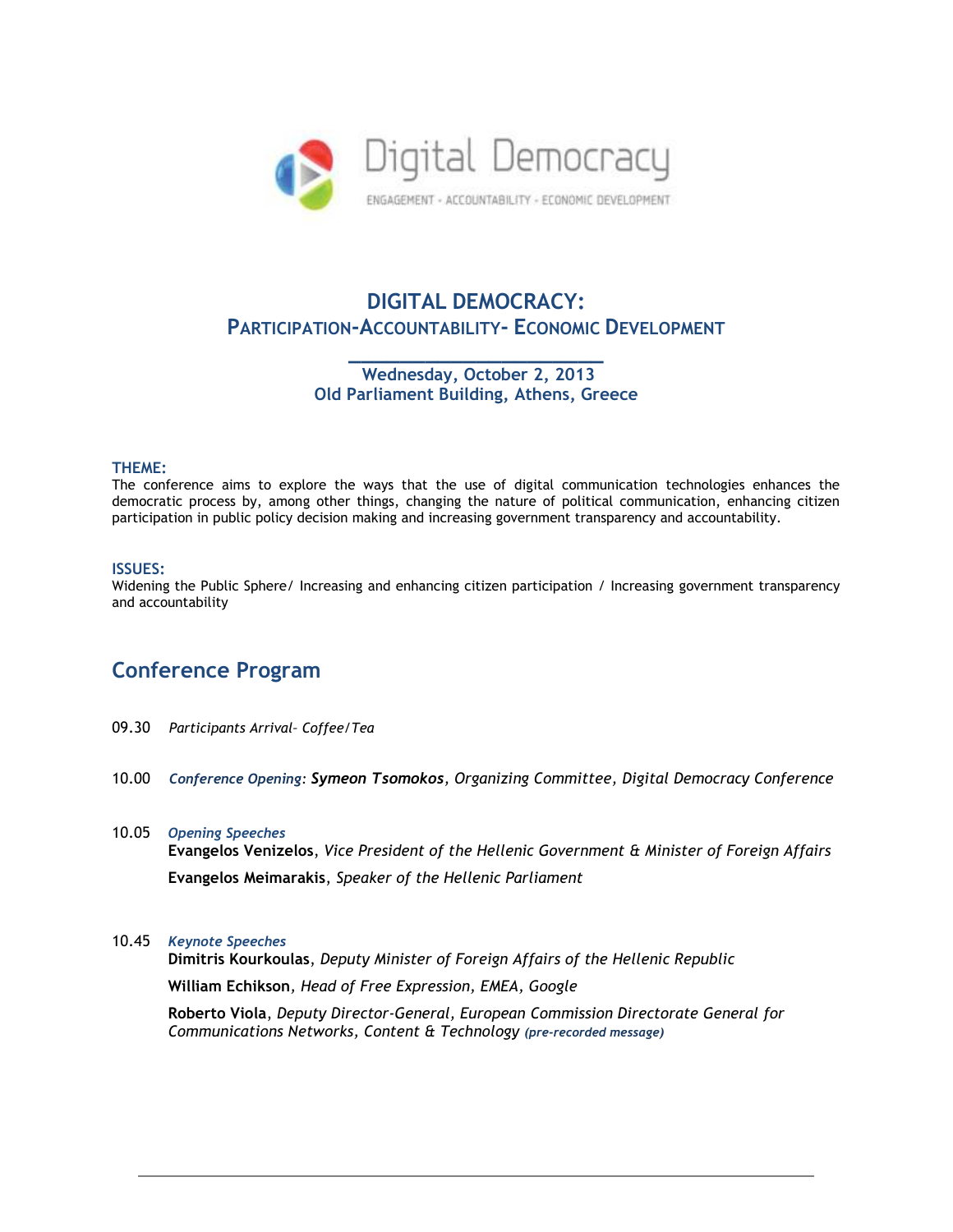## 11.15 **First Session:**

**THE IMPACT OF NEW INFORMATION AND COMMUNICATION TECHNOLOGIES ON POLICY MAKING** *As the web has proven its effectiveness for improving relationship with the public, new media tactics have expanded beyond email and search messaging to include video, social, and data-driven targeting. How these tools improve the relationship with the public and where to next?*

**Antonis Kailis**, *Public Relations Officer of the European Parliament Information Office in Greece* **Alexandros Bistis,** *Political Scientist, Member of the Central Committee SYRIZA* **Pantelis Tzortzakis,** *MOB Quest Holdings and former Deputy Minister for Administrative Reform and E-Government*  **Thomas Gerakis**, *Managing Director, MARC* **Constantine Kamaras,** *President of the Board, IAB Europe* **Moderator:** *Paschos Mandravelis, Columnist, Kathimerini*

12.30 *Break – Light Lunch*

### 13.00 **Second Session:**

**DIGITAL NETWORKS, GOVERNMENT CONTROL AND THE CIVIC MOVEMENT**

*The advent of the internet has given rise to hopes that previously marginalized actors and arguments can be made more visible to a broader public. How possible is for predictions that equate the spread of new media with political liberalization to be realized?*

#### *Keynote Speech*

**Miguel Gonzales Sancho**, *Deputy Head of Unit "Growth and Jobs", Directorate General "Communication Networks, Content and Technology", European Commission* 

**Eugenia Tsoumani-Spentza,** *former MP New Democracy party* **Calliope Spanou,** *The Greek Ombudsman* **Mattheos Tsimitakis,** *Journalist, Blogger* **Moderator:** *Leonidas Vatikiotis, Catastroika*

14.00 *Keynote Speech*

**Kyriakos Mitsotakis,** *Minister of Administrative Reform and E-Government*

## 14.15 **Third Session:**

**DELIVERING GROWTH THROUGH TRANSPARENCY AND ACCOUNTABILITY: THE INTERNET FACTOR**

*The principle of accountability and transparency are central to the very idea of democratic governance. The adoption of web based technologies in public administration has created a new government-citizen interface. The question is, up to what extend new technologies can lead to a more transparent, interactive, open and hence, accountable government.*

 **Harry Theoharis,** *Secretary General, Public Revenue, Hellenic Ministry of Finance* **Stefanos Komninos,** *Secretary General, Hellenic Ministry of Development* **Anastasios Tzikas,** *President, Federation of ICT Enterprises* **George Pagoulatos,** *Professor, Athens University of Economics & Business* **Lena Tsipouri,** *Professor of Economics, University of Athens* **Litsa Panayotopoulos,** *Partner, Boston Hamilton* **Moderator:** *Stamatis Zacharos, Managing Editor, Capital.gr/Kefalaio Newspaper*